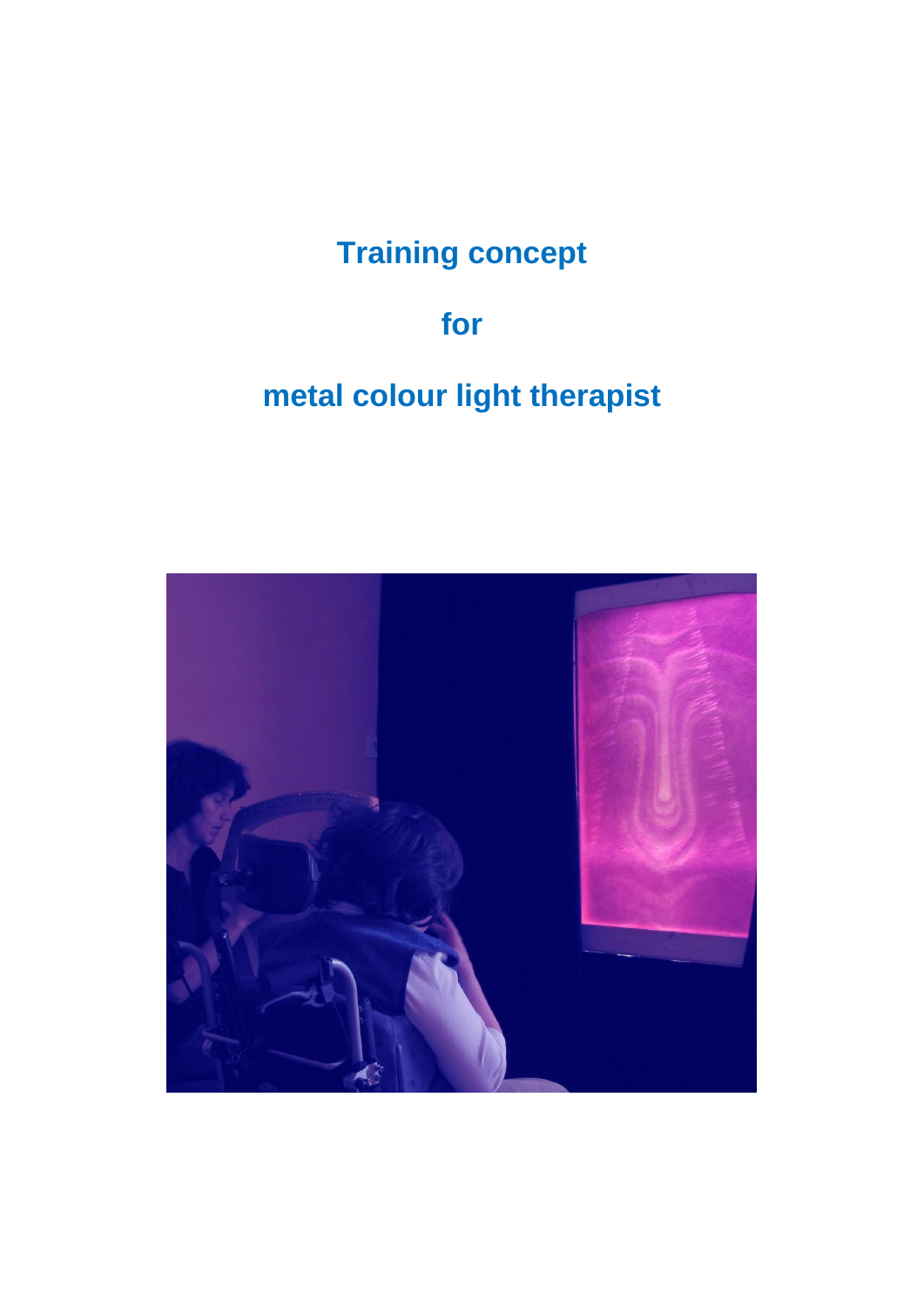# **Lichtblick e.V., Schwörstadt (D) in cooperation with:**  Filderklinik, Filderstadt-Bonlanden (D) Blackthorn Medical Centre, Maidstone (GB) Helios Medical Centre, Bristol (GB) Vidar-Kliniken, Järna (S) Therapeuticum Raphaelhaus, Stuttgart (D) Lebensgemeinschaft Bingenheim e.V., Echzell (D) Helios Center for Therapeutic Arts**,** Carbondale, Colorado (USA) Private Practice for Art Therapy**,** Standish, Maine (USA)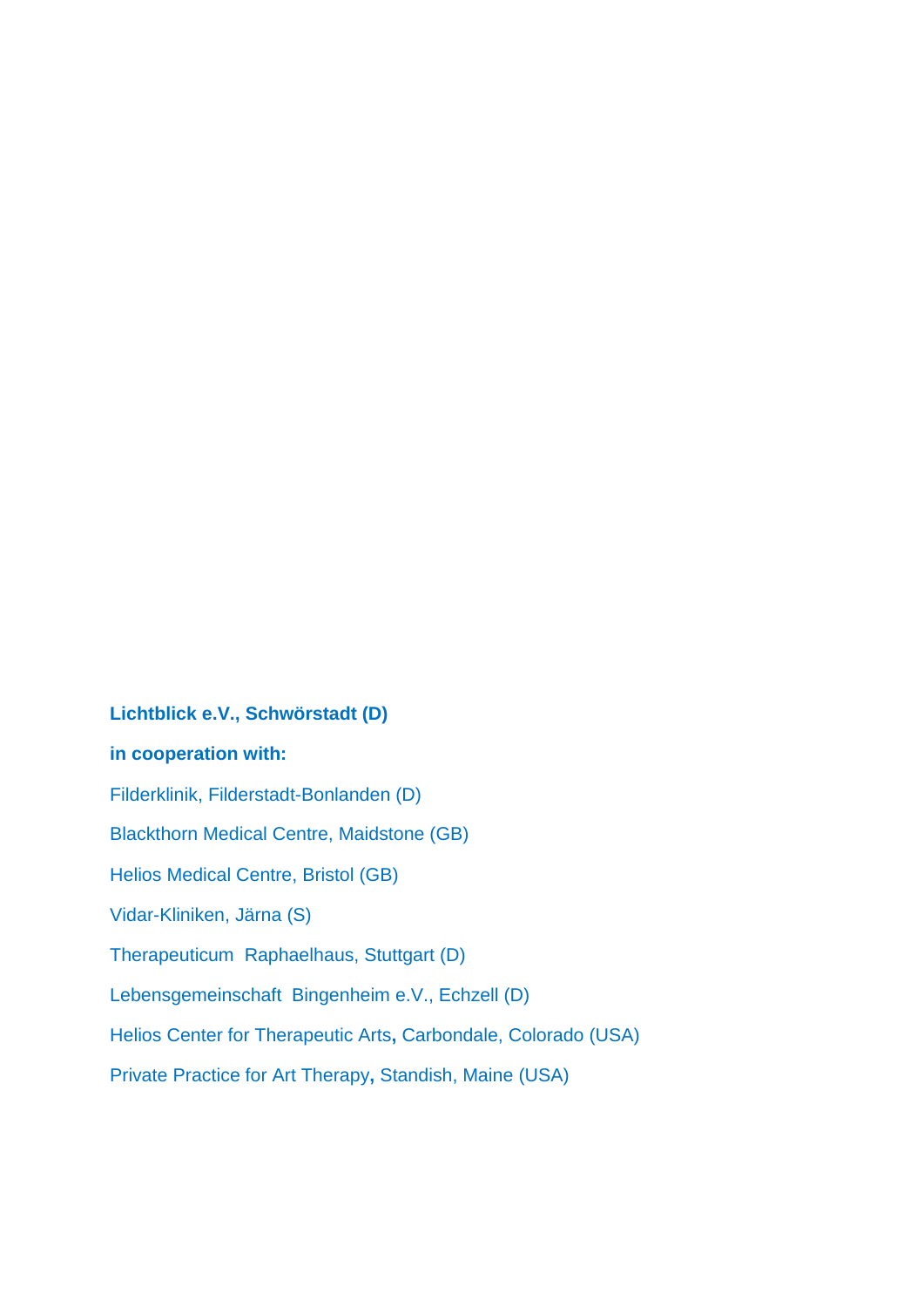

Gold Purpur - Lichtblick, Marianne Altmaier

*The original training concept from Marianne Altmaier will be at the basis of this training course.* 

*The colleagues of Lichtblick e.V., the trained Metal Colour Light Therapists at their working places and external docents will do the training.*

*Modifications of training modules will be reserved for us.*

*We will keep in mind as best as possible the actual questions and needs of the international participants of training.*

**Schwörstadt, July 2018 Friedlinde Meier and Lucien Turci**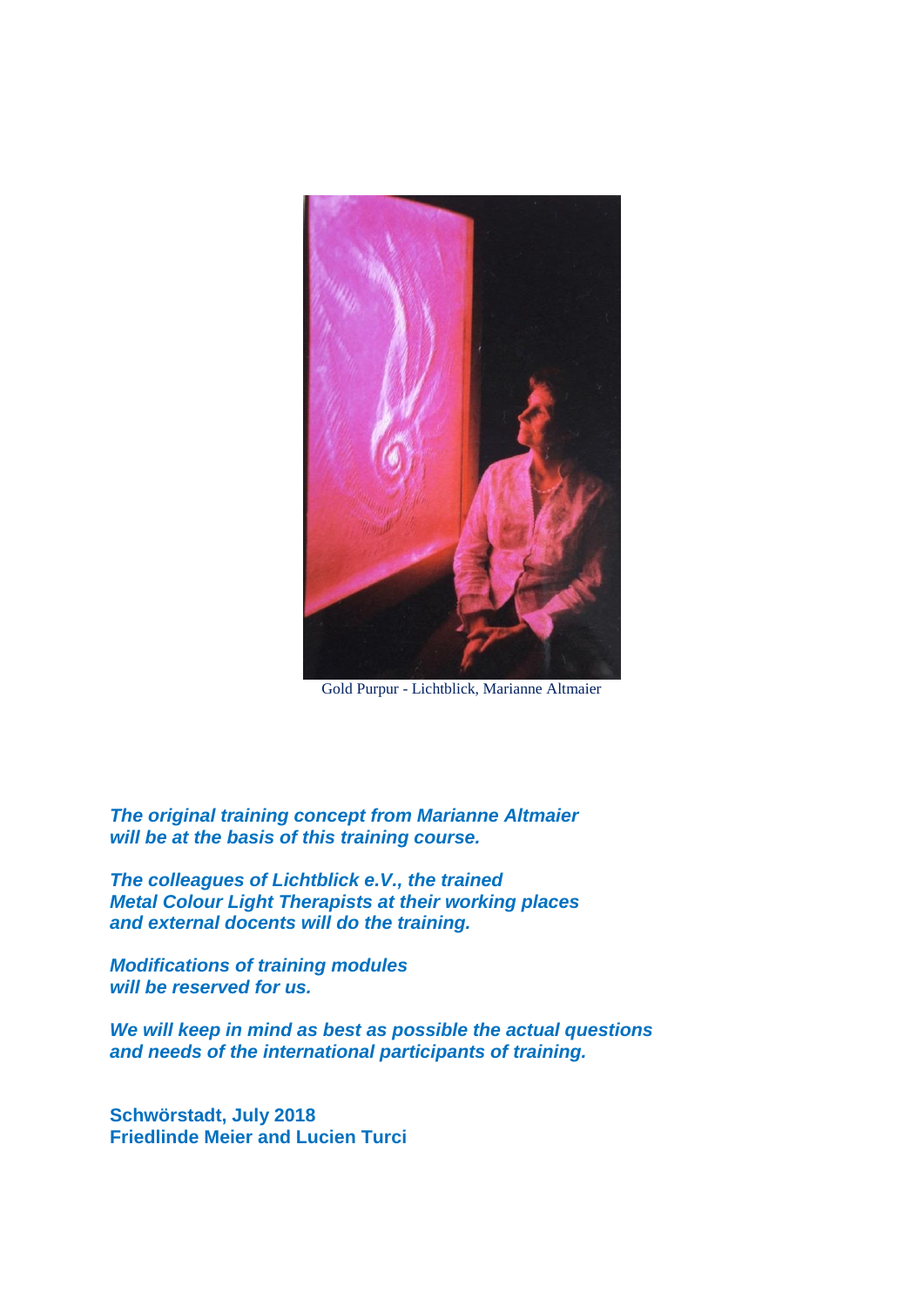#### **Concept**

The use of Metal Colour Light Therapy requires a sound education. The concept is orientated through 14 years of clinical and remedial educational experiences with the application of Metal Colour Light glasses as well as the qualitative and quantitative results of research for effects of this new therapy form.

The training will take place at atelier where the colour light glasses are made and in those locations where they are applied therapeutically.

Hence the training is mobile.

#### **Conditions**

The training is an additional one provided for: Anthroposophic therapists like art, music, curative eurythmy, doctors, natural doctors and remedial educators.

#### **Period of training**

Begin: in August 2019 about 3 years in 3 sessions in each case.

1st session of every training year will last 7 days and takes place in Lichtblick e.V. Schwörstadt, Germany, in working places for making and engraving glass and in the room for Metal Colour Light Therapy.

The winter and spring session (3 and 4 days) will be at locations where there is therapeutic work with Metal Colour Light glass. Both sessions will consist of a long week-end, beginning Thursday and ending Sunday.

Each training year students will take up a theme of the year for their own written work and will present it in the beginning of the next training year.

Observations with MCL-Therapists accompany the training, as well as an internship with first own therapeutic work for the case studies for the final work in  $3<sup>rd</sup>$  vear.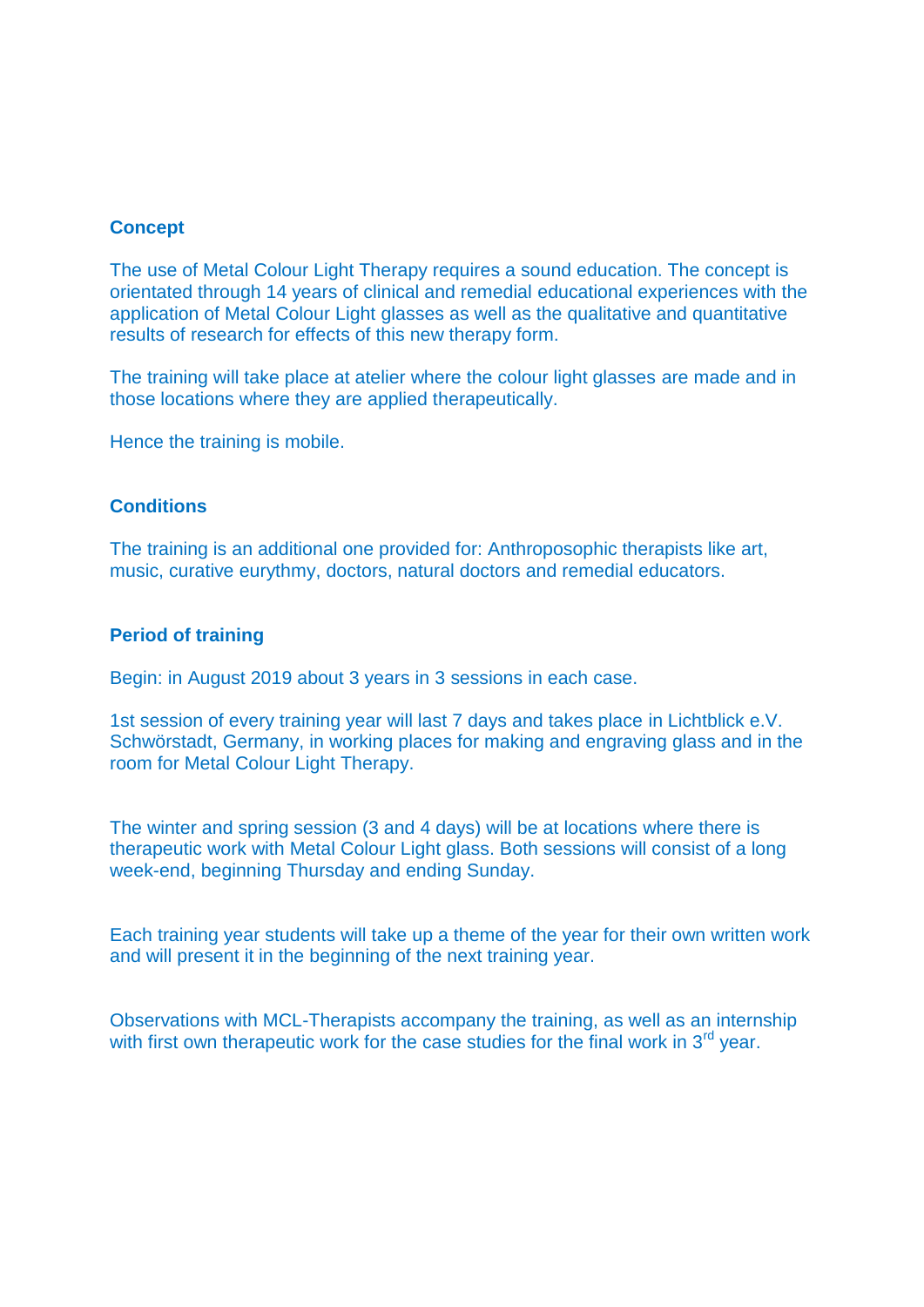#### **First year 2019/20**

**Summer module, expected for Sa.17th to Fr. 23 rd August 2019** One week at Lichtblick e.V, Schwörstadt, Germany

#### **Theme for the Year**

**How the Goetheanum window art transforms into a Metal Colour Light Therapy** Rudolf Steiner's intention for this art can be experienced in order to understand the impulse for transforming it into a new therapy form.

#### **Visit to Goetheanum in Dornach and study of colour windows**

- Study of windows of the 1<sup>st</sup> and 2<sup>nd</sup> Goetheanum
- Colour results, motifs, directions, art of the creations
- Wood sculpture of representative of human-kind

#### **Presentation of colour glass processes**

- Substances (quartz, lime, fluoride, metals)
- Transformation process
- How to come from metal to colour light glass

#### **Dynamic drawing on coloured bases**

- Sketch and engraving exercise of an own metal colour light motive

**Winter module, Thursday till Sunday, expected for November 2019** A long weekend in Filderklinik, Filderstadt, Germany

#### **Light metabolism in childhood Support of different sickness**

- Perception exercises
- Elementary concepts and individual modifications how to guide Colour Light Therapy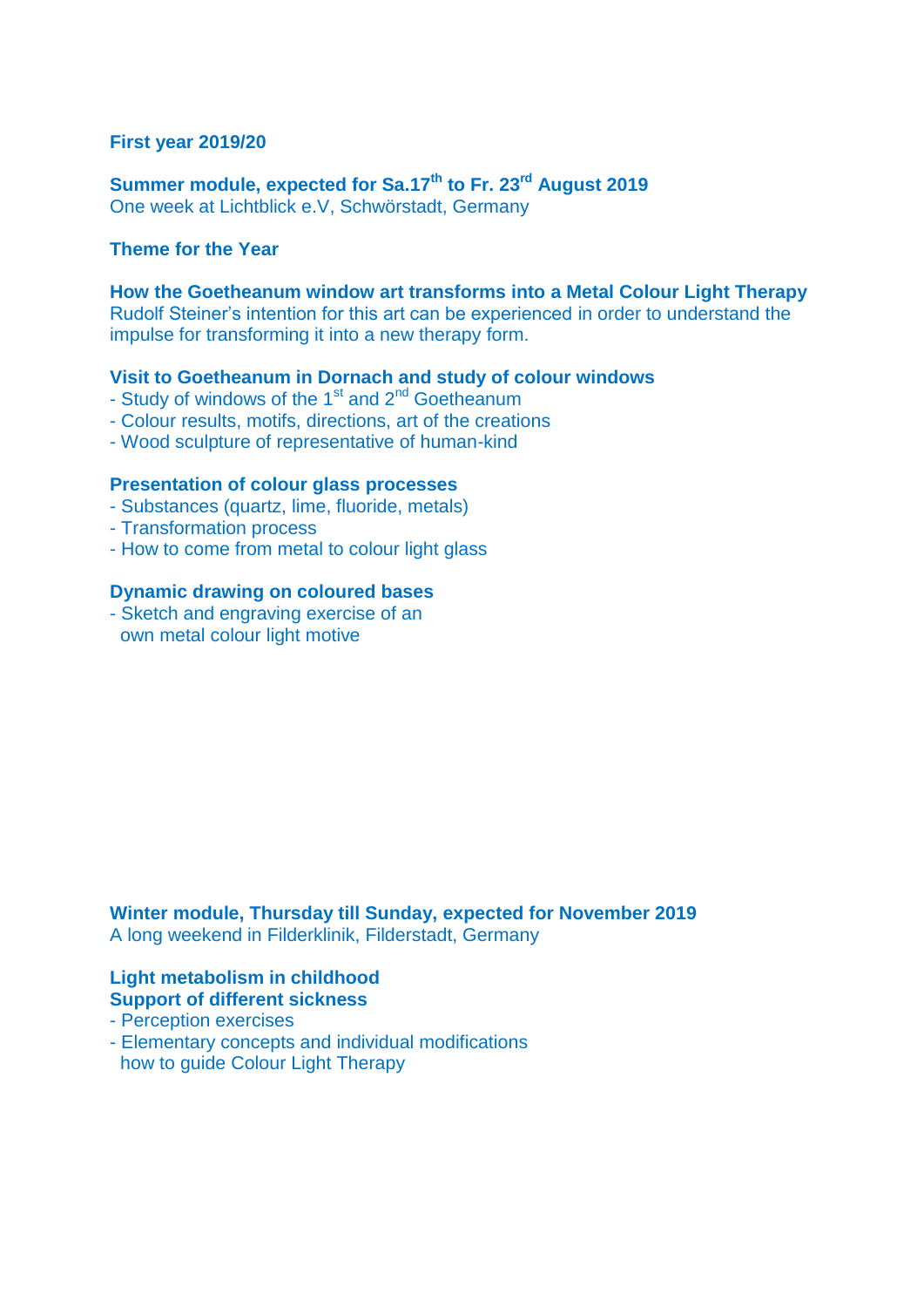#### **Spring module, Thursday to Sunday, March/April 2020**

A long weekend expected in Blackthorn Medical Centre, England

#### **Evolution of earth and human being**

Warmth – light/air – substances – motifs in colour glasses

- Perception exercises

- Results of the research

#### **Further work on Goetheanum window motifs**

- Painting

### **About application of particular colour windows for specific illnesses like pain and depression**

- Examples of therapeutic work

#### **For the end of the 1st training year**

Each student will choose and deepen a theme of their individual questions from the first training year (written/artistic).

#### **Second year 2020/21**

**Summer module, expected for the first weeks of August 2020** One week at Lichtblick e.V. Schwörstadt, Germany

Presentation of the final work of the 1st training year

#### **Theme for the Year**

#### **The metals and their effects**

During this training year the metals are shown under different aspects and in connection to the planets. Their effectiveness should be described by own experiences with Metal Colour Light glasses and how to find individual paths of therapy.

#### **Metals in fairy-tale "Eros und Fabel" by Novalis**

**7 main metals**

**The speech of metals through Metal Colour Light** 

**The musical sound of metals and their movements**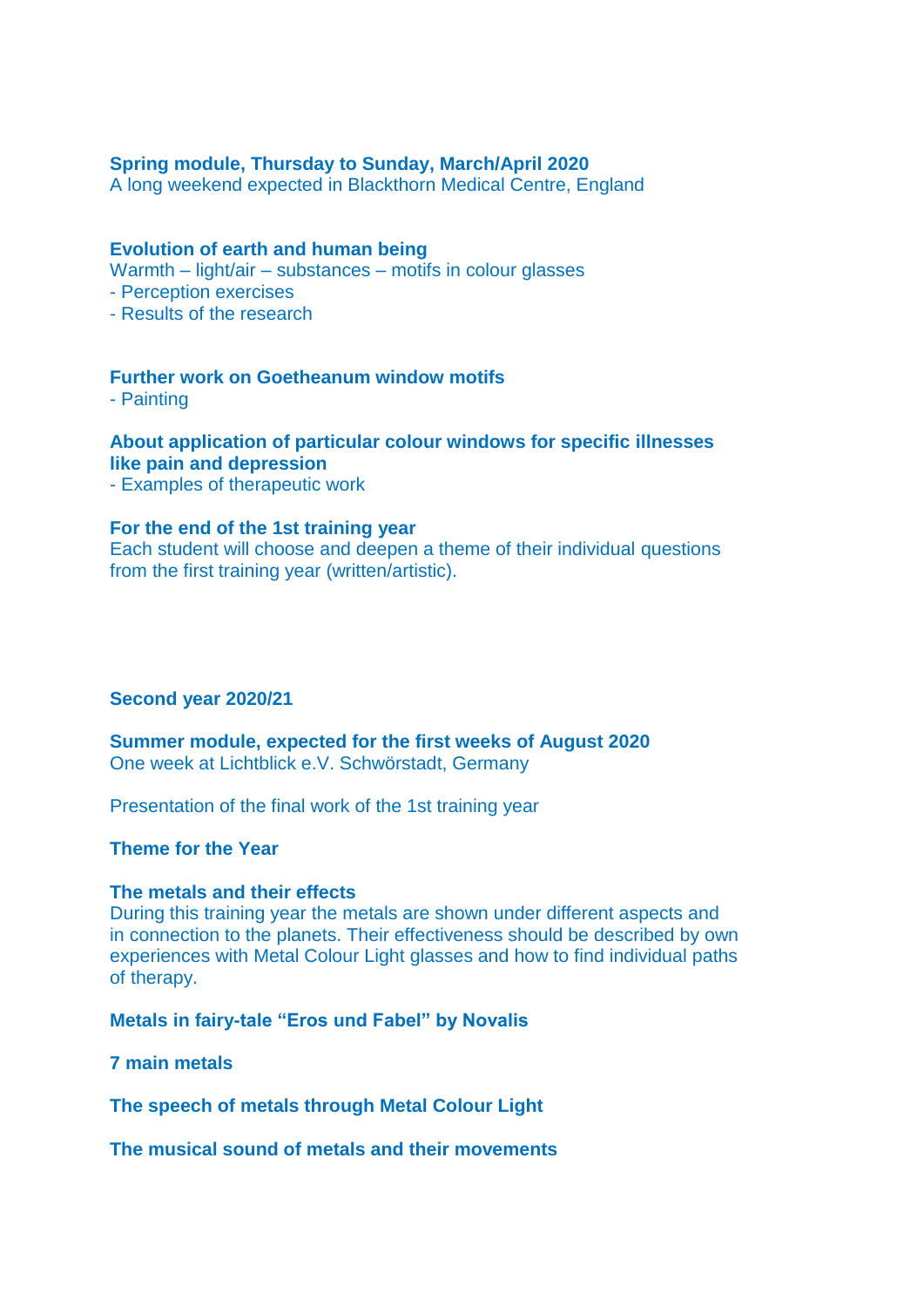**Winter module, Thursday till Sunday, November 2020**

**Metals and their effects**

**Gold/Iron and related iron substances during production and creation**

**About effects of those metals: perception exercises and results of research**

**Metal Colour Light Therapy in curative education**

#### **Metal Colour Light therapy and musical accompagny**

- Loosen up spasticity, deepen breathing, inner and outer uprightness
- Presentation of therapy work
- The language of metals in motifs of Colour Light and music

#### **Spring module, Thursday – Sunday, March or April 2021**

A long weekend, expected in Bristol with perception exercises in Tintagel; England

#### **The elements earth, water, air, light, warmth**

- Perception exercises
- Movement exercises, connected to elements

#### **Creation and effects to body, rhythmical functions, strength of mind and I**

**Iron, copper, gold in production process** 

**Metal Colour Light Therapy in ambulance/private praxis**

#### **Iron, copper, gold – therapy observation and understanding**

- Examples of therapeutic work

#### **For the end of 2nd training year**

Each student will choose a theme about how metal is working and independently deepens his questions.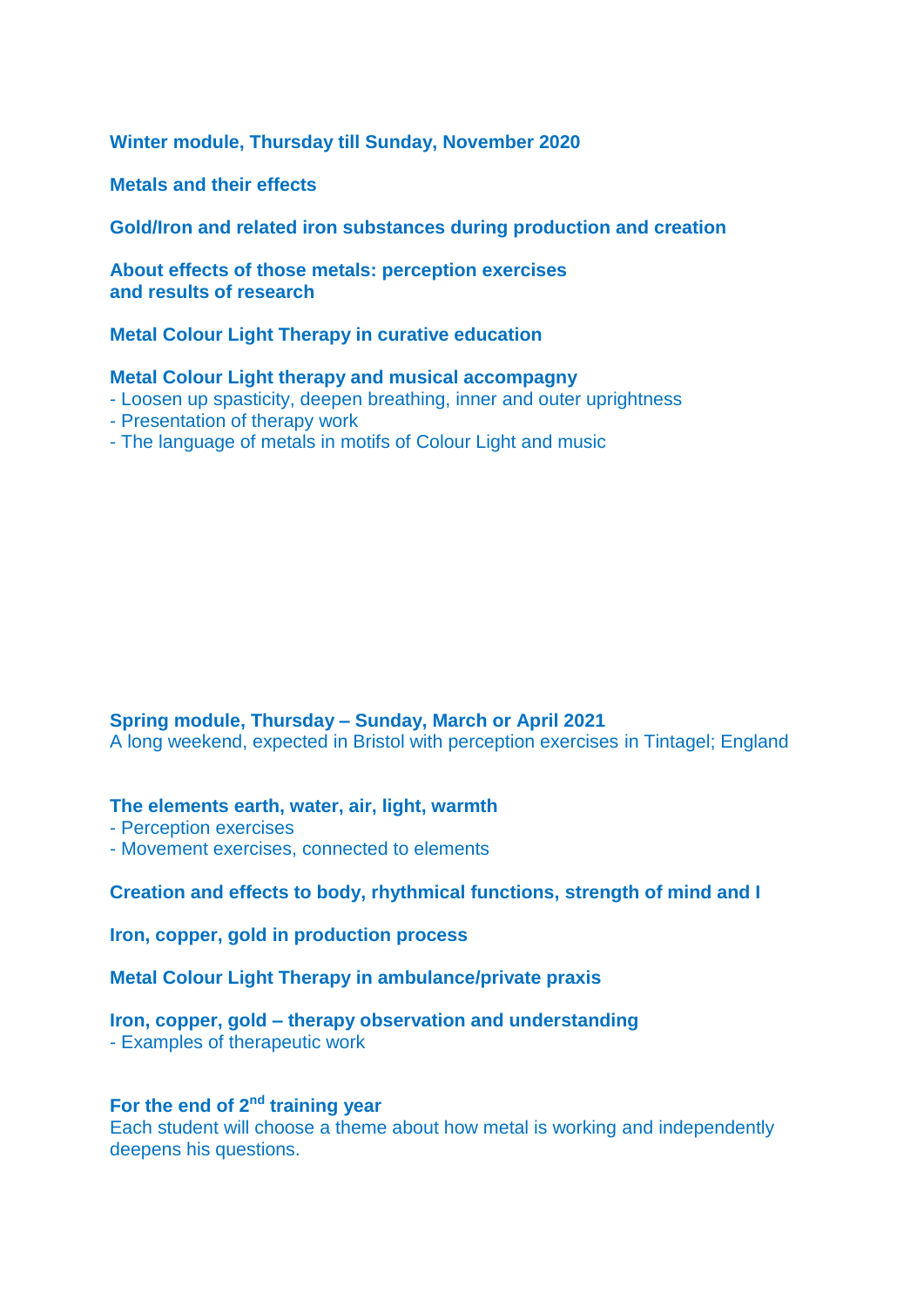#### **Third year 2021/22**

#### **Summer module, expected for August 2021**

One week at Lichtblick e.V., Schwörstadt, Germany

Presentation of year works of  $2<sup>nd</sup>$  training year

#### **Theme for the Year**

#### **About Destiny of man, mankind and metals**

This practical training year should show exercises in order to understand the 12 colour light window motifs in connection with human destiny. Training ways of the colour light therapist will be acquired in order to understand the patient as well as one's own intentions.

#### **Eurythmic exercises and gestures to 12 Therapy glasses**

#### **Last Supper of Leonardo da Vinci**

- 12 window motives in connection to last supper and human destiny
- How the 12 motifs connect individually and generally

#### **Ways of painting exercises in connection to Last Supper from Leonardo da Vinci**

#### **About destiny of metals**

#### **Winter module, expected, Thursday till Sunday, November 2021**

#### **About application of Metal Colour Light Therapy**

- exercises for after image and after sound

#### **Warmth, light and density as criteria for application**

- For substances and transformation processes
- For creative and effective working (with exercises of self perception)

#### **Presentation of research results out of the aspects of fourfold man**

#### **Perception of fourfold human constitution and therapeutic orientation**

- About composition of therapy
- About after image of colour light and after sound on the viewer
- About therapeutic discussion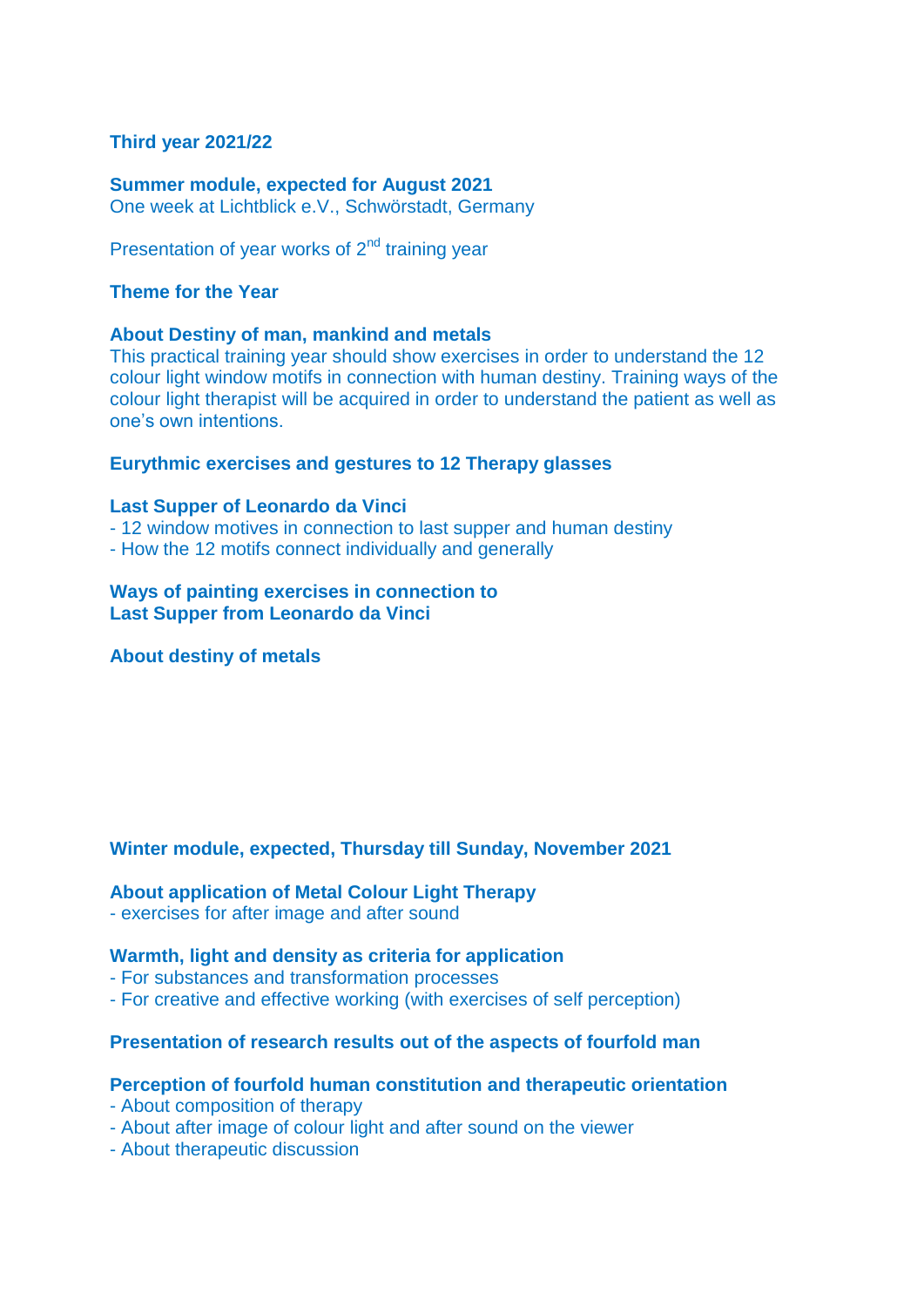**Spring module, Thursday – Sunday, March or April 2022** A longer weekend, expected in Vidar Klinik Järna, Sweden

**Metals and polarities in metals, constitution and indication Colour and polarities of colour, after image**

**Metal Colour Light Therapy in Vidar Klinik and rehab hospital**

- Metal Colour Light and changes in therapy

- Case studies

**Eurythmy exercises with the zodiac**

**During the whole year - Doing metal colour light treatments in an internship** 

**Final Work -Therapeutic theme connected to two case studies** 

**Conclusion of training** 

**Self-awareness with Metal Colour Light**

**Own training path**

**Metal Colour Light in connection with other therapies**

**Documentation and evaluation of two case studies**

**Handing over the final paper approx. till Whitsun 2022**

**End of training in Autumn 2022**

**Presentation of the final work to a committee**

**Certificate**